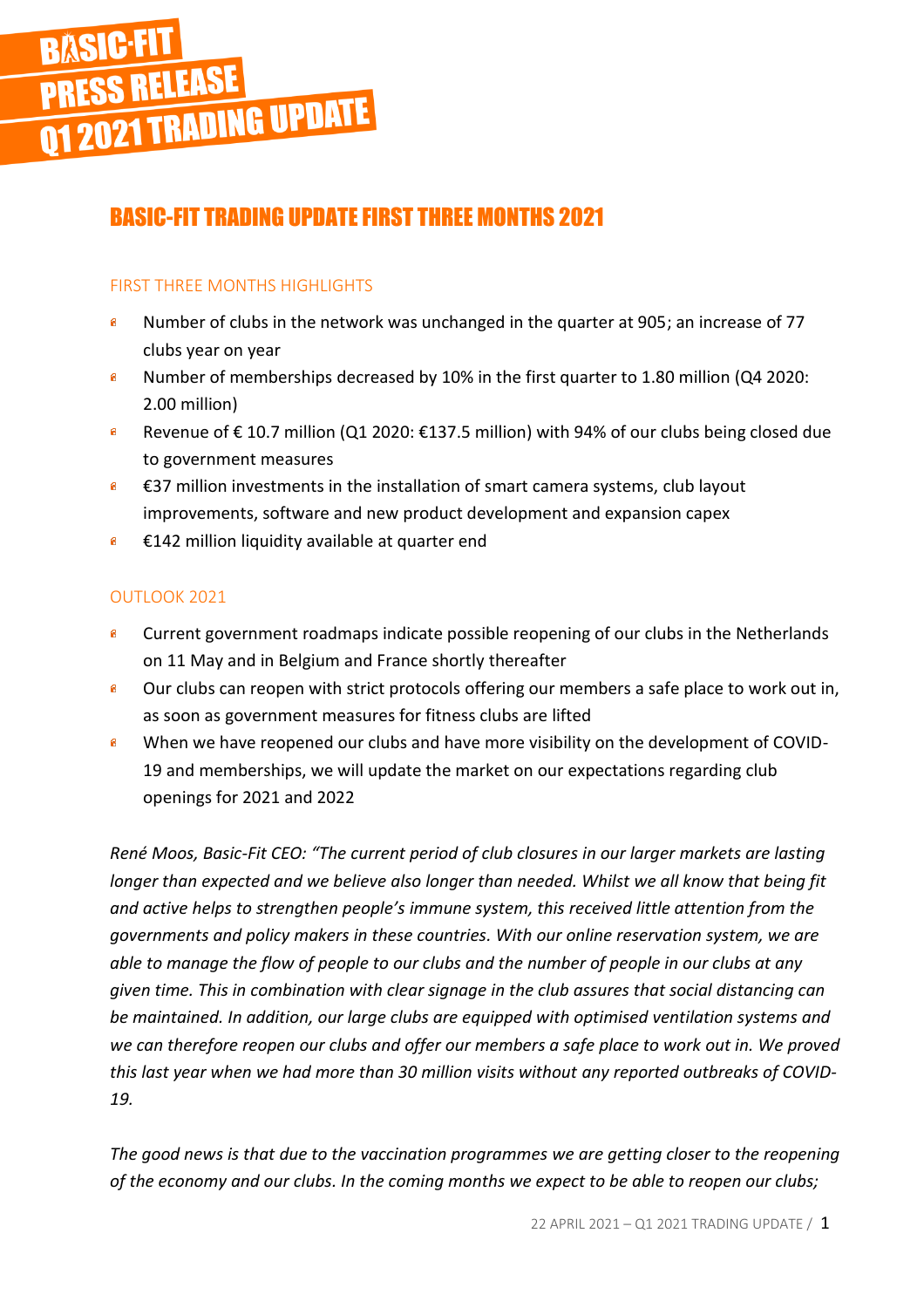

*first in the Netherlands on 11 May, followed by Belgium and France soon thereafter. We are ready to welcome our members back to our clubs and welcome all those new joiners who are eager to become active again and work on their fitness after all these inactive months."*

### REVENUE DEVELOPMENT

Basic-Fit reported revenue of €10.7 million over the first three months of 2021 (Q1 2020: €137.5 million). The decrease fully reflects the loss of revenue due to COVID-19 related temporary club closures in our three largest markets: the Netherlands, Belgium and France. In total, 94% of our clubs were closed during the quarter. With a few temporary exceptions, our 45 clubs in Spain were allowed to remain open during the entire period. Our 10 clubs in Luxembourg reopened on 11 January.

### CLUB & MEMBERSHIP DEVELOPMENT

In the first three months of 2021, we opened one new club in Spain and closed one club in Belgium. On balance our network remained stable at 905 clubs in the quarter. Year on year our club network increased by 77 clubs. Of the 905 clubs, 211 are located in the Netherlands, 192 in Belgium, 10 in Luxembourg, 447 in France and 45 in Spain.

At the end of the quarter, we had 1.80 million members, a decrease of 199 thousand members compared to the 2.00 million at the start of the year. The decrease is entirely due to the lockdown situation in our largest countries, the Netherlands, Belgium and France.

### LIQUIDITY

In February 2021, Basic-Fit successfully secured a €150 million bridge facility. This facility provides us with additional financial flexibility, which we believe is sufficient to weather the continuing impact of the COVID-19 related government measures and to recommence our growth strategy once these government measures have been lifted. The committed bridge facility is to be refinanced within twelve months. Basic-Fit anticipates to refinance this committed bridge facility with debt, equity or equity-linked instruments or a combination thereof.

In the first quarter, our monthly operational cash-burn was around €20 million. During the quarter we made further progress in negotiating discounts with our landlords. Our aim is to negotiate an overall rent discount of 50% for the months that our clubs are closed as we believe that the financial burden of the pandemic should be shared among stakeholders. More than 60% of our landlords have already agreed to these terms.